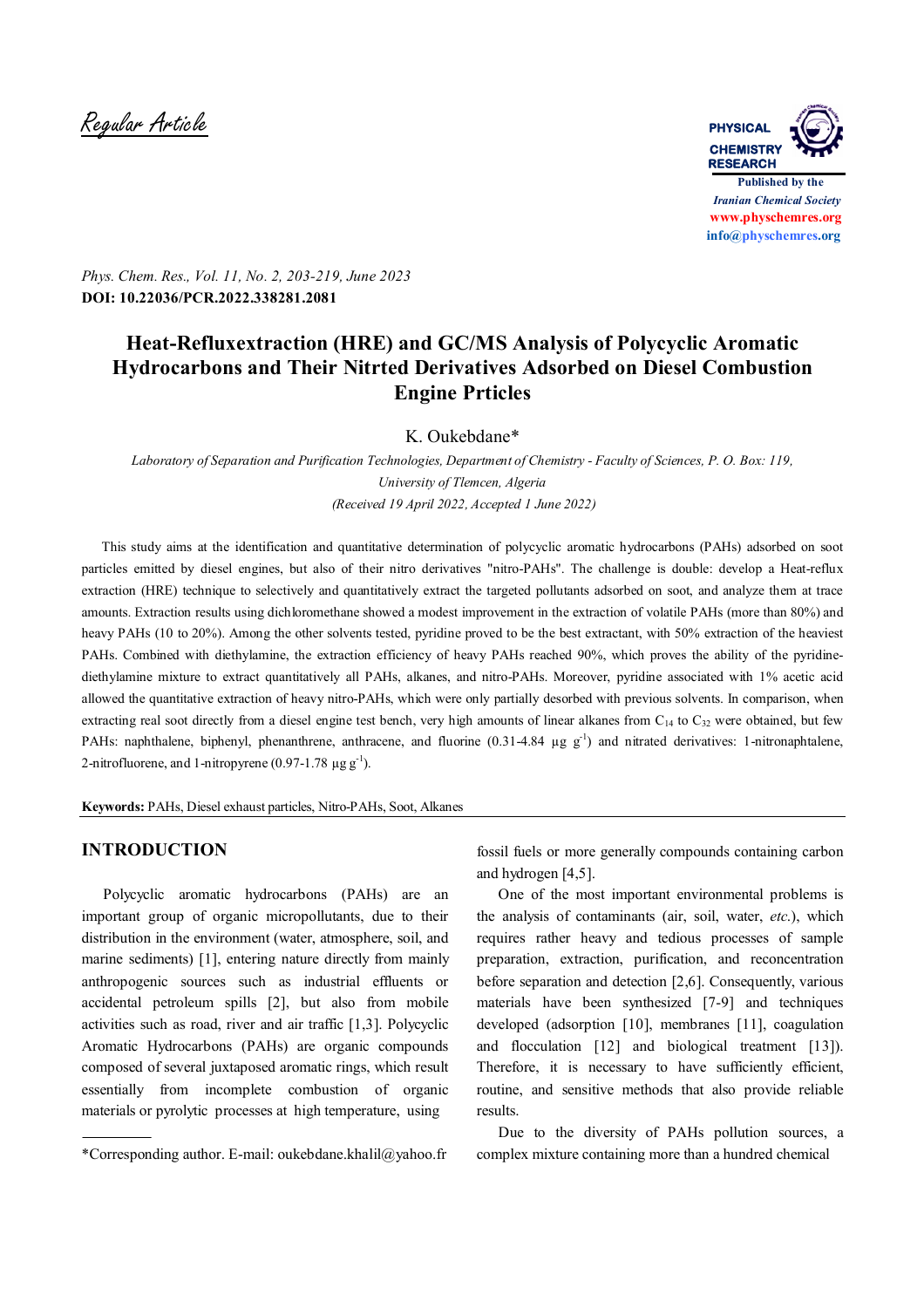compounds, including PAHs, nitro-PAHs, alkyl-PAHs, and their oxygen and/or sulphur derivatives, are found in different environmental matrices [5,14-16]. In addition, these substances are present in the gaseous or particulate phase of diesel engine emissions depending on their vapour pressure, which requires their assessment and quantification. Many researchers have focused on sixteen so-called priority PAHs (benz[a]pyrene...), whose harmful effects are well known and/or which found in high abundance (see the list of priority pollutants of the International Agency for Research on Cancer or the US Environmental Protection Agency) [17,18].

 Published statistical data suggest that these PAHs and their derivatives, due to their relatively high toxicity and low biodegradability, could have an extremely negative impact on human health (cancer) [19]. Therefore, many researches are focused on this field, with the aim of finding remedies for the reduction of these emissions [20] and the cure of cancer [13,21,22]. Many studies have focused on the identification and quantification of organic pollutants, not only PAHs adsorbed on soot particles, but also their nitro derivatives (which are more carcinogenic and mutagenic than native PAHs [23-25]). Some researchers have shown that PAHs and their nitro derivatives are generally adsorbed on particulate matter (PM) present in diesel exhaust, and the adsorption of mainly carbonaceous and aromatic compounds on a carbon surface is very energetic [14,26,27]. PAHs and their derivatives are therefore very resistant to conventional extractions, which has led us to develop drastic extraction methods coupled with very sensitive chromatographic analysis techniques [28-30]. Among the extraction methods that have been used to extract organic substances is supercritical fluid extraction [31], pressurized solvent extraction [32], microwave solvent extraction [33], and ultrasonic extraction [34]. However, some extraction approaches have some disadvantages, including high cost, complex operation, and a long separation process.

 The main objective is to develop a high-performance analytical method for the quantitative and selective extraction of PAHs, nitro-PHs, and heavy alkanes from particulate matter (PM) from diesel exhaust. Reflux extraction (HRE) was adopted as extraction technique by using appropriate solvent mixtures (pyridine, diethylamine, toluene…), due to its robustness, simplicity and efficiency,

and gas chromatography/mass spectrometry (GC/MS) as analytical technique due to its repeatability, linearity, detection and quantification limits, and also due to the complex nature of the analyzed samples.

## **MATERIALS AND METHODS**

#### **Solvents and Samples**

Chloroform (CHCl<sub>3</sub>, 99.8%), acetonitrile (CH<sub>3</sub>CN, 99.8%), tetrahydrofuran  $(C_4H_8O, 99\%)$ , diethylamine  $(C_4H_{11}N, 99.5\%)$ , methylene chloride  $(CH_2Cl_2, 99.5\%)$ pyridine  $(C_5H_5N, 99\%)$  and toluene  $(C_7H_8, 99\%)$  were obtained from Acros Organics. Acetic acid (CH₃COOH  $\geq$ 99.8%) was supplied by Fluka. A solution of sixteen priority PAHs, six nitro-PAHs and three alkanes was prepared at a concentration of 100  $\mu$ g ml<sup>-1</sup> for each component diluted in toluene : Anthracene (ANT, ≥99%), Acenaphthene (ACE,  $\geq$ 99%), Benzo(k)fluoranthene (B(k)FLT, ≥99%), benzo(a)pyrene (B(a)PYR, ≥96%), dibenzo(a,h)anthracene (DB(a,h)ANT, analytical grade), 2-nitrofluorene (2N-FLUO, 98%), heneicosane (HENEI, 98%), naphthalene (NAPH, 99%), phenanthrene (PHEN, 98%), fluorene (FLUO, 98%), fluoranthene (FLT, 98%), pyrene (PYR, 98%), tetracosane (TETRACO, 99%), Triacontane (TRIACON, 98%), 1-nitronaphthalene (1N-NAPH, 99%), 1,5-dinitronaphthalene (1,5N- NAPH,  $≥97\%$ ), 2,7-dinitrofluorene (2,7N-FL, 97%), Acenaphthylene (ACTY, 99%), chrysene (CHRY, analytical grade) and indeno(1,2,3,cd) pyrene (I(1,2,3,cd)PYR, analytical grade) and 3-nitrofluoranthene (3N-FLT, 93%) were all supplied by Sigma-Aldrich. Benzo(b)fluoranthene (B(b)FLT, analytical grade), 9 nitroanthracene (9N-ANT, ≥98.5%), benzo(a)anthracene  $(B(a)$ ANT, analytical grade) and benzo $(g,h,i)$  perylene (B(g,h,i)PER, 98%) were procured from Supelco. During the entire duration of these studies, no degradation of the stock solutions was observed: they were regularly checked and reconstituted. Helium and nitrogen were delivered by Air Liquid (Alpha gas1 quality).

 Diesel particulate matter was acquired from CERTAM (Centre d'Etudes et de Recherche Technologique en Aérothermique et Moteur, Rouen, France) at the outlet of a diesel engine. The soot was collected by using a commercial diesel particulate filter (DPF) made of cordierite located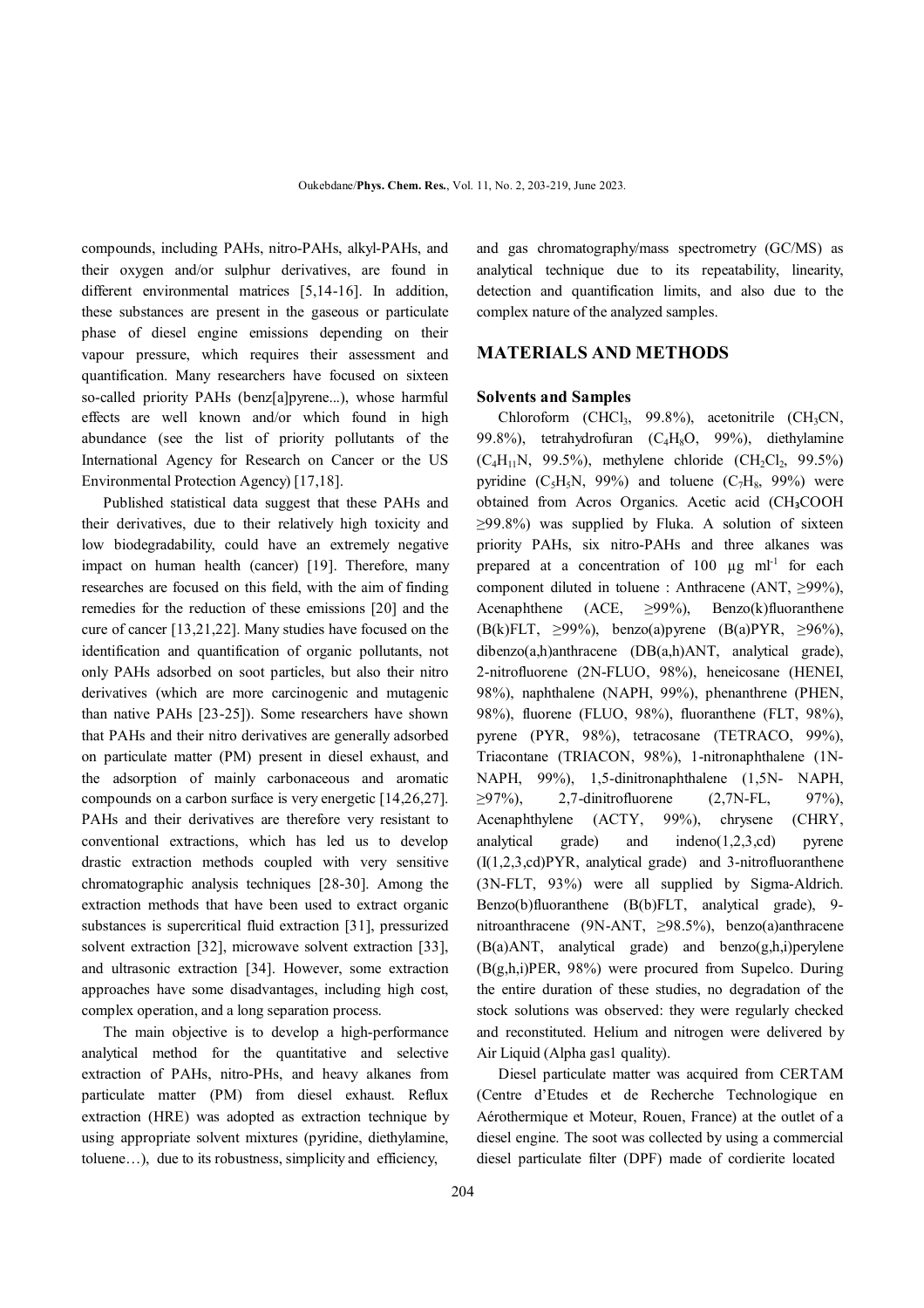between the oxidation catalyst (just after the diesel engine) and the exhaust pipe; after 24 h of high-temperature sampling, the soot material matter was blasted into glass bottles which were stored at low temperature.

#### **GC/MS Analysis**

 The gas chromatograph used was a Hewlett Packard Model HP 5890 Series II, was equipped with a mass spectrometer detector model HP 5972 (Hewlett Packard) with electronic impact. The chromatograph was equipped with a split/splitless injector with a J&W Scientific DB-5MS column (length: 50 m, diameter: 0.25 mm, film thickness: 0.25 µm), non-polar grafted phase (5% phenyl-95% methylpolysiloxane). The analysis was performed in the splitless mode (purge time: 2.3 minutes, with a leak rate of 50 ml min<sup>-1</sup>). The temperature of the spray chamber was maintained at 255 °C. The injector pressure was maintained for 1.7 min at 30 psi during splitless injection. The chromatograph was coupled to the mass spectrometer via a transfer line heated to 280 °C. The solvent delay was set at 5.5 min. The temperature programming thus optimized included a temperature increase from 50 °C to 180 °C at 35 °C min<sup>-1</sup>, followed by a second temperature ramp at  $4 \degree C \text{ min}^{-1}$  up to 300  $\degree C$ . The final temperature was held constant for 15 min. The carrier gas velocity was adjusted to 0.9 ml min<sup>-1</sup>. The injections were made using a Hamilton syringe with a maximum capacity of 1 µl.

## **Extraction Process**

The Buchi System B-811 automatic extractor was

applied in the standard solvent extraction and heating reflux extraction (HRE) of PAHs, nitro-PAHs, and heavy alkanes adsorbed on diesel particulate matter. Initially, extractions were performed from virgin soot ( $m = 100$  mg) spiked with 100  $\mu$ l of 100 mg l<sup>-1</sup> of each component of the test mixture. The first standard extractions were performed with dichloromethane (a typical solvent in EPA protocols) [35], using 20, 40, or 60 cycles, with heating only of the lower compartment, this heating being able to go from level 1 (very low, about 30 °C) to level 15 (very high, about 180 °C). When HRE is applied, the upper part of the compartment is also heated. Table 1 shows the heating schedule used for some solvents (the heating levels were adapted to the vaporization temperature of these solvents). The matrix to be extracted was placed in a porous cellulose acetate cartridge (100 mm long and 32 mm in diameter).

 After the extraction process, it was also necessary to evaluate the loss of analytes due to the evaporation of the solvent under reduced pressure. To do this, it was necessary to work under different pressures depending on the extraction solvent used, the aim being to obtain vaporization that is neither too slow (prohibitive time) nor too fast (loss of volatile compounds). So, depending on the solvent or solvent mixtures used, the procedure was carried out under different reduced pressures, as shown in Table 1. For binary mixtures, it was essential to work at decreasing pressures while observing several steps. Thus, for the pyridine/diethylamine and pyridine/acetic acid mixtures, pressures of 700 millibars were used initially and then gradually reduced to 50 millibars.

|                       | Vaporization temperature<br>Heating programming |       |       | Vaporization conditions |                      |
|-----------------------|-------------------------------------------------|-------|-------|-------------------------|----------------------|
| Solvents              | $\rm ^{\circ}C)$                                | Lower | Upper | Temperature             | Pressure (millibars) |
|                       |                                                 | level | level | of bath $(^{\circ}C)$   |                      |
| Dichloromethane       | 40                                              | 9     | 2     | 30                      | 500                  |
| Acetone               | 56                                              | 11    |       | 35                      | 300                  |
| Toluene               | 110                                             | 13    | 6     | 50                      | 65                   |
| Diethylamine          | 57                                              | 11    |       | 35                      | 290                  |
| Pyridine              | 115                                             | 13    | 6     | 50                      | 50                   |
| Pyridine/Diethylamine |                                                 | 12    |       |                         |                      |
| Pyridine/Acetic acid  |                                                 | 13    | 6     |                         |                      |

**Table 1.** Programming Heating of the Solvents Used in Heat Reflux Extraction (HRE)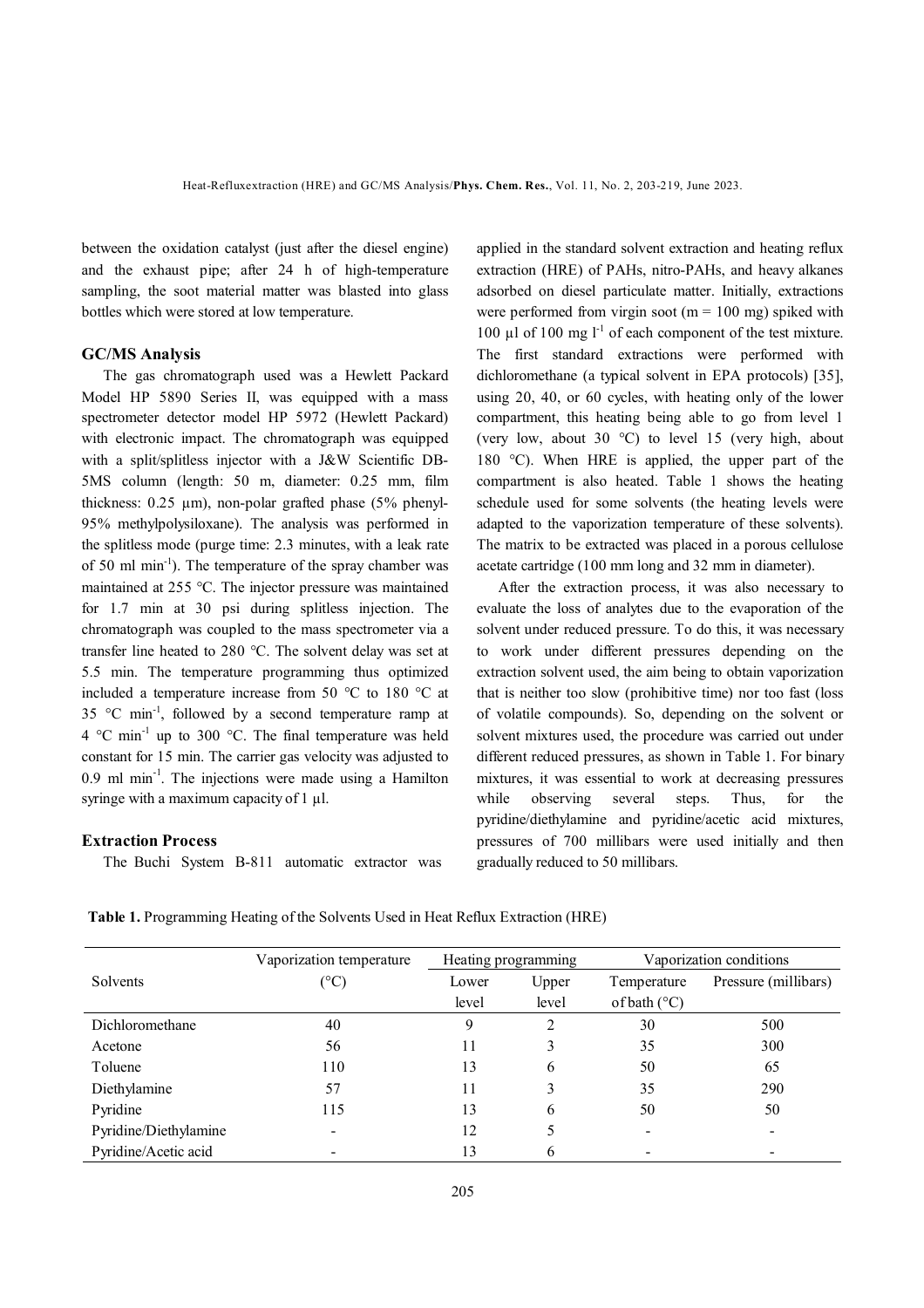# **RESULTS AND DISCUSSION**

 In urban and metropolitan areas, PAHs are mainly produced by mobile sources. Particulate matter in diesel engine exhaust is composed of agglomerated solid carbonaceous material, oxygenated, hetero-atoms, and nitrated organic compounds [5,14,36]. These particles are mainly derived from unburned fuels and engine lubricating oils and depend on the type of diesel vehicle (light or heavyduty diesel vehicles, …*etc*.), the chemical composition of the fuel, the condition of the automobile (year, maintenance, ...*etc*.), the temperature and the sampling procedure of the diesel emissions, which is less well described.

 The organic compounds adsorbed on the particulate matter are defined as the soluble organic fraction (SOF). The SOF fraction depends on the fuel and lubricating oil used as well as the engine and operating conditions [14,16]. It is generally agreed upon that soot forms in four stages (see Fig. 1) [14,36-40]: nucleation, particle surface growth, coagulation, and finally aggregation. In the exhaust line, the particle size also increases due to the condensation of the different constituents of the gas phase (hydrocarbons, metals, sulfur, and nitrate, *etc*.), which is allowed by the very high specific surface area of the particles, usually reaching 220 m<sup>2</sup> g<sup>-1</sup> [38,39].

 The target PAHs were selected on the basis of their abundance or toxicity (PAHs belonging to the International

Agency for Research on Cancer "IARC" or the US Environmental Protection Agency "EPA" priority pollutant list), and their ability to be tracers of road pollution sources [6]. Also, the persistence of nitro-HAPs in the environment and the higher mutagenic and carcinogenic properties of some compounds compared to PAHs explain the increased attention given to these substances [23-25,41]. For this purpose, it was also envisaged to introduce nitrate and dinitratePAHs, as well as heavy linear alkanes that are also potentially present in diesel automobile emissions [38,41]. Figure 2 shows the list of compounds studied. Therefore, trace analysis of such a sample requires a sensitive and efficient analytical technique [4,10,14-15]. This is why we used gas chromatography coupled with mass spectrometry (GC/MS) [6,15].

#### **Optimization of the Analysis by "GC/MS"**

 In order to analyze these target pollutants (PAHs, nitro-PAHs, and heavy alkanes), several chromatographic columns were used and tested and in the end, we opted for a column with a stationary phase with 95% methyl and 5% phenyl (DB-5MS phase). This column with adapted programming allowed us to obtain a good resolution of the benzo(a)anthracene/chrysene and benzo(b)fluoranthene/ benzo(k)fluoranthene couples, impossible on the conventional lengths of 30 meters or less used previously [42,43].



**Fig. 1.** Formation mechanisms of soot particulate from Diesel Engine.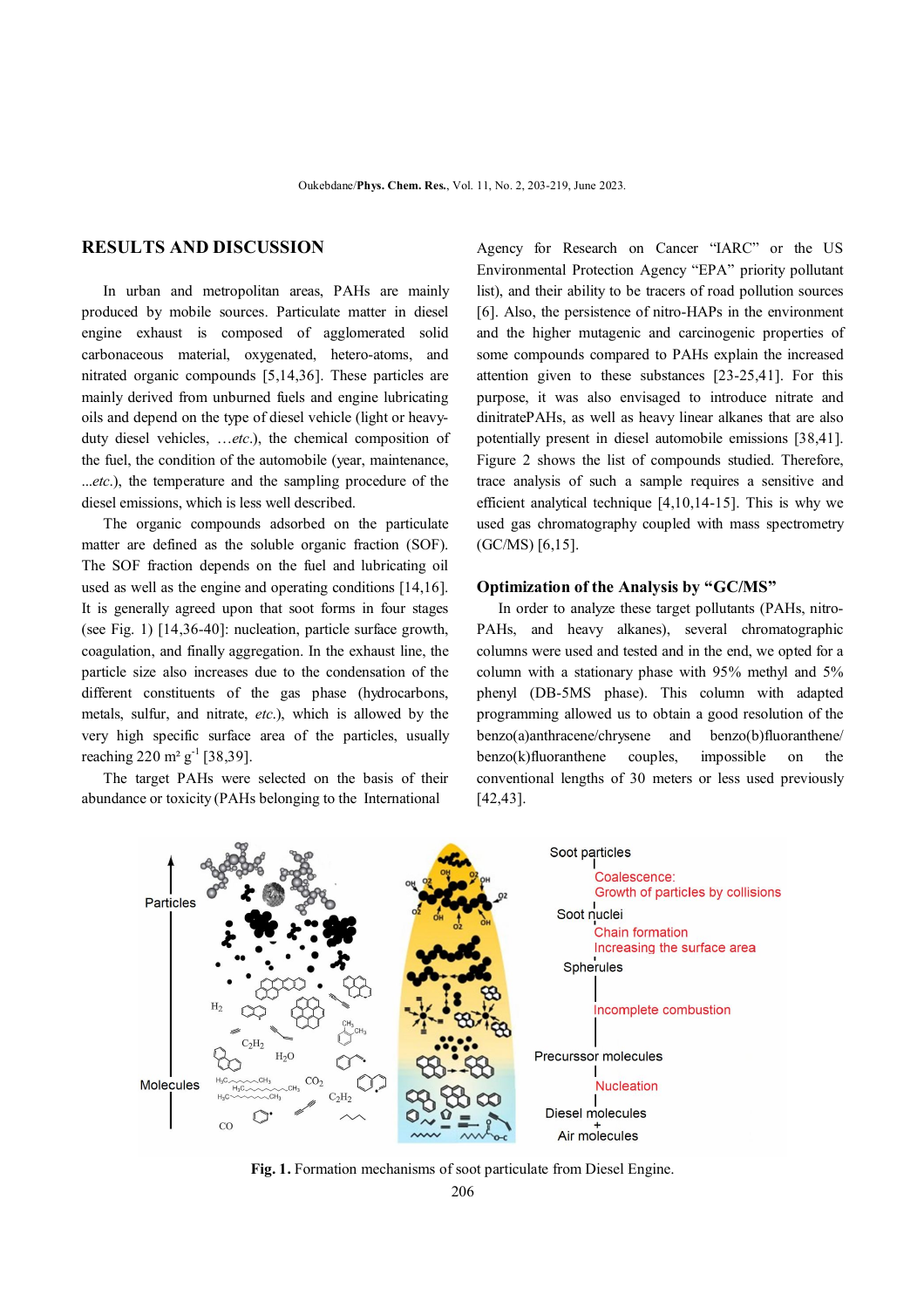Heat-Refluxextraction (HRE) and GC/MS Analysis/**Phys. Chem. Res.**, Vol. 11, No. 2, 203-219, June 2023.



**Fig. 2.** List of PAHs, nitro-PAHs, and heavy n-alkanes studied (P: EPA priority).



**Fig. 3**. GC/MS analysis chromatogram in SIM mode. (a): (PAHs and nitro-PAHs), (b): Alkanes.

 GC/MS was applied in two modes: Total Ion Current (TIC) with a complete mass scan and for high sensitivity, the SIM mode (Single Ion Monitoring) was used (Fig. 3).

 For this analytical approach by GC/MS, a study of the reproducibility of retention times and the concentration of the solute to be analyzed was carried out, it discovered that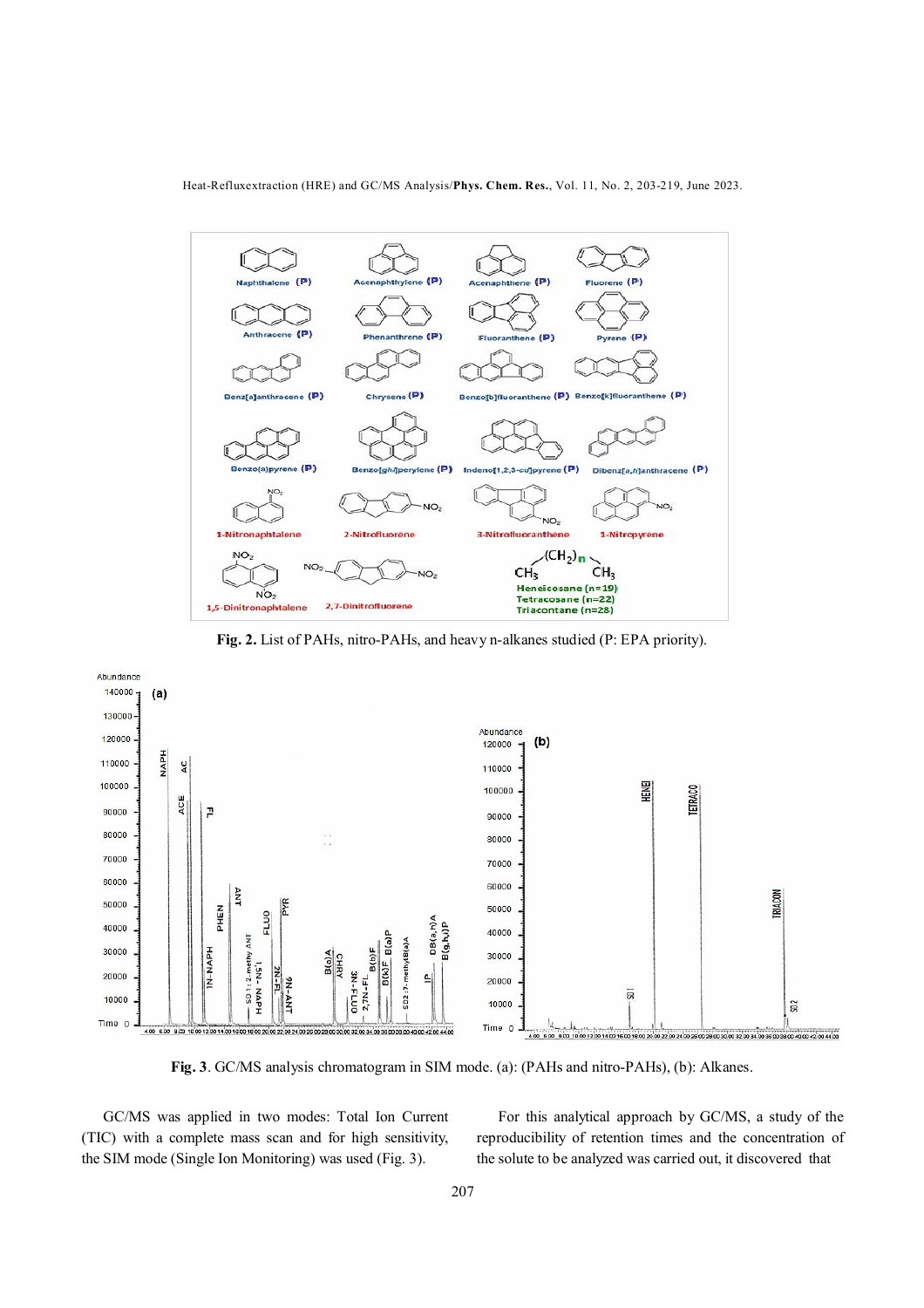the intermediate precision is excellent: the precision for retention times being between 0.03 and 0.09% and for concentrations around 0.04%. The detection limits established in SIM mode were between 0.14 and 2.3  $\mu$ g l<sup>-1</sup> for PAHs, 35 and 65  $\mu$ g  $I^1$  for heavy alkanes and 5 and 90 μg  $l<sup>-1</sup>$  for nitro-PAHs and dinitro-PAHs respectively. With a sensitive and reliable analytical method (GC/MS), it was necessary to develop and optimize the process (HRE) for the extraction of PAHs and their nitro derivatives from diesel soot.

#### **Standard Solvent Extraction**

 Significant advances have been made in the treatment of contaminated waters [10,12], soils, and particulate matter such as physico-chemical, thermal, and biological processes, with the aim of increasing efficiency at a lower cost. With such a variety of methods, the selection of an appropriate extraction method requires a thorough evaluation. Due to the complexity of the chemical composition of diesel soot, there is no universally accepted method to extract all adsorbed compounds. Despite the modernization of extraction techniques, the soxhlet is still considered the most robust method for diesel particulate matter (reference method), although it does not always provide the best extraction rate [15,44,45]. It is important for this type of study to perform extractions from a matrix

with a known and monitored the composition of the target pollutants and as close as possible to the real matrix. Soot particles cleaned and then doped are obviously more representative than sand or glass beads used in the first approach and which do not present the same types of potential interaction sites with PAHs, nitro-PAHs, or alkanes. Initially, extractions with dichloromethane (the solvent recommended by the EPA) [35] were applied for different numbers of cycles (20, 40, and 60), as shown in Fig. 4.

 As shown in Fig. 4, extraction efficiency increases with the number of cycles. At least 60 cycles, *i.e.* more than 8 hours of extraction, are essential to obtain relatively satisfactory yields. Furthermore, it appears from these results that the extraction yields of PAHs and their nitrated derivatives decrease as a function of their molecular weight. In fact, after 60 extraction cycles volatiles, PAHs are extracted with an average yield of 50 to 70%, while this yield decreases to 40 to 50% for semi-volatile PAHs; the rate is much lower for heavy PAHs: only 10% to 20%. On the other hand, heavy alkanes yields were satisfactory: exceeding 82% for 60 cycles, their extraction can be described as quantitative. Five experiments were conducted to evaluate the relative standard deviations (RSD) corresponding to these extraction yields. The RSDs obtained ranged from 2% to 5% for volatiles PAHs, 3% to



**Fig. 4.** Evolution of extraction yields by standard solvent extraction, as a function of the number of cycles.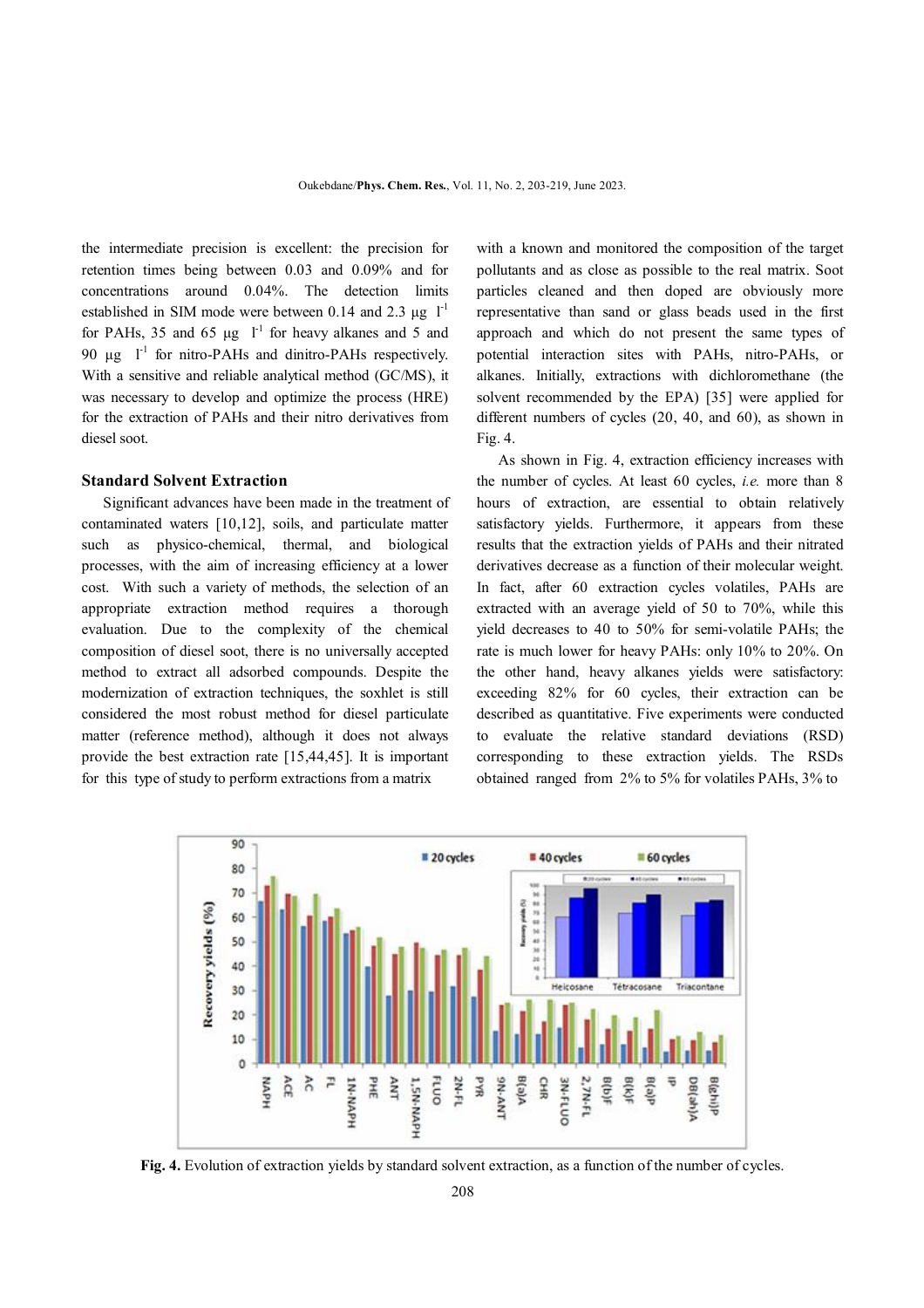8% for heavy PAHs, 7% to 10% for nitro-PAHs, and 2% to 8% for alkanes. As the quantitative extraction capacity was far from being reached under these conditions, it was necessary to test other solvents also used in the literature (acetone and toluene) [46]. Under the same extraction conditions (60 cycles), a modest increase in extraction yields was observed when using toluene compared to extractions with acetone or dichloromethane (see Fig. 5).

 From these results, it appears that the extraction of PAHs was significantly enhanced in the presence of an aromatic solvent. On the other hand, heavy PAHs were not perfectly extracted (yields not exceeding 15-30%) thus nitro-PHAs extraction was not really improved when toluene is used as extraction solvent compared to extractions with dichloromethane or acetone. The extraction of alkanes remains quantitative whatever the solvents are used.

 In view of these results, it appeared that standard solvent extraction was not sufficiently efficient for the extraction of semi-volatile PAHs, heavy PAHs, and nitro-PAHs unless the number of extraction cycles and thus the extraction time (more than 8 h) were significantly increased. For this reason, it was decided to improve one of the key elements

of the process, namely reflux extraction by heating (HRE).

#### **Heating Reflux Extraction (HRE)**

 The thermal reflux extraction method has been used in the study of PAHs due to its higher sensitivity, good stability, low-cost equipment, simple operation, and wide dynamic range [47-49]. The choice of extraction solvent is the most important variable in the extraction process, as the yield and rate of extraction of PAHs are related to the characteristics of the solvent.

#### **Use of Conventional Solvents**

 As extraction yields are generally unsatisfactory with standard extraction, a new approach to extraction has recently been developed: heating reflux extraction (HRE). This new technique differs from the classical approach by heating the upper compartment of the standard solvent extraction containing the matrix to be extracted, soot in our case. The matrix/solvent exchanges are thus accelerated, resulting in more efficient desorption of the solutes, thus obtaining better extraction yields in a short time. However, this additional heating remains slight as the solvent must remain in a liquid phase in the upper compartment. As



**Fig. 5.** Extraction yields of PAHs, nitro-PAHs, and heavy alkanes as a function of the nature of the solvent extraction (number of cycles: 60).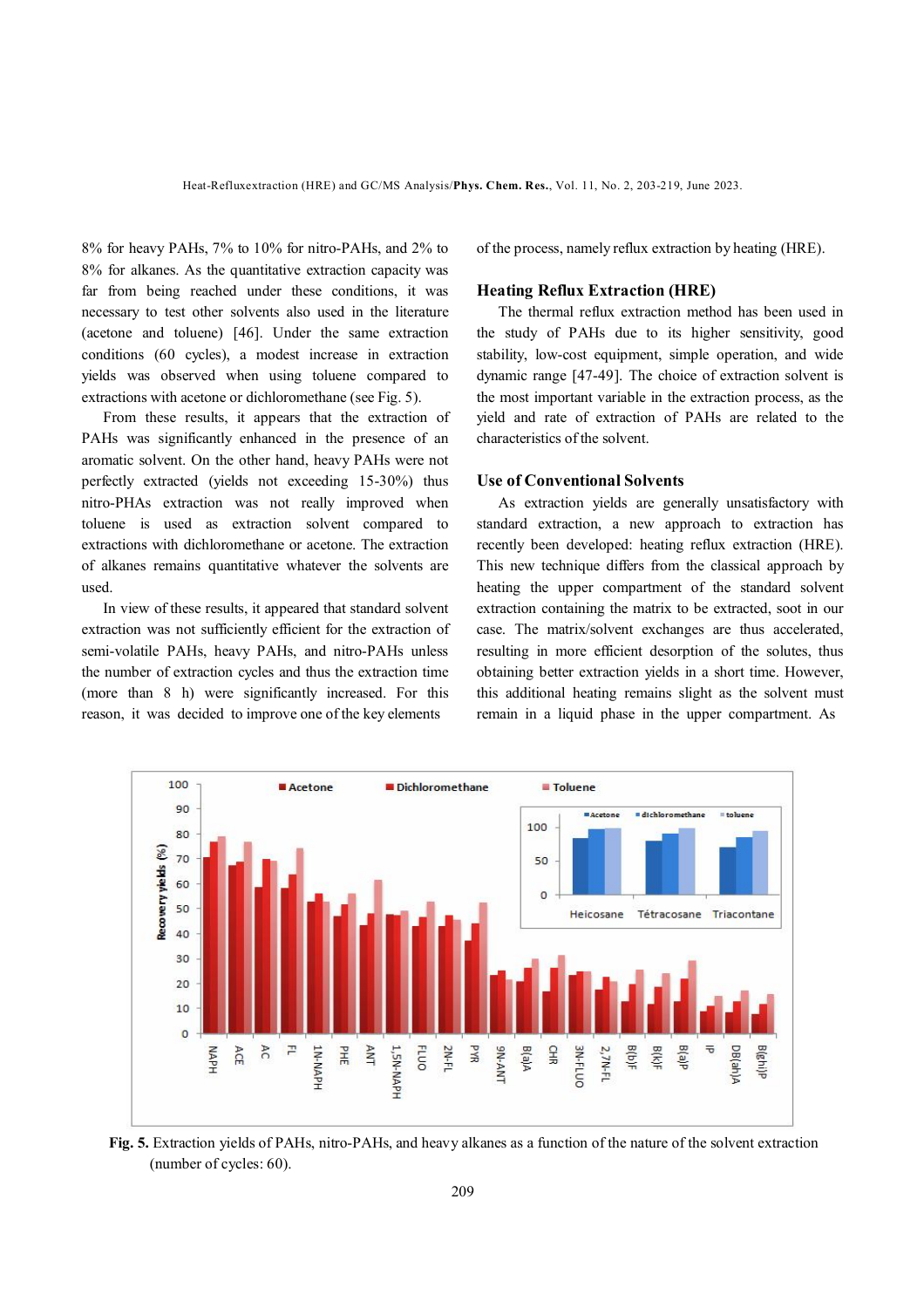shown in Fig. 6, in our case the heating reflux extraction with toluene as extractant led to a slight improvement in the extraction yields of volatile PAHs, with yields now reaching 80%.

 A strong increase in the extraction of semi-volatile PAHs was also observed, with yields going from 30-50% to 70-80%, and finally a very significant improvement in the extraction of heavier PAHs, with yields now between 30- 50%. However, it was noted that while the majority of the compounds in the tested mixture were almost quantitatively extracted, the nitro-HAPs and the heaviest PAHs remained refractory to this extraction.

 With no intention of increasing the extraction time and therefore the number of cycles, it was considered to attempt to extract the doped soot by trying to use different types of solute/adsorption site/solvent interactions. For this purpose, a range of solvents (tetrahydrofuran, dichloromethane, acetone, hexane, chloroform, and diethylamine...) was evaluated, without finding any improvement in yields for heavy PAHs.

 In view of this observation, it was then envisaged to use pyridine, a solvent with an electron-donating character in addition to its aromatic character, apparently favourable to the extraction of heavier PAHs. As shown in Fig. 6, this solvent shows a very significant improvement in the extraction yields of heavy PAHs, with extraction rates above 50%. As the extraction of volatile PAHs, semivolatile PAHs, and heavy alkanes can be described as quantitative with this solvent, it was unambiguously stated that pyridine has the best extraction capacity of "diesel particles". As of nitro-PAHs no real improvement in desorption yields was observed compared to toluene.

#### **Use of Binary Solvents**

 Although dichloromethane has been reported to be more efficient for the extraction of low molecular weight PAHs, mixing solvents is often considered for the extraction of very heavy PAHs and PAHs [50]. In order to improve the extraction efficiency of heavier PAHs and even nitro-PAHs, binary mixtures have been used [28,51]. Indeed, we have



**Fig. 6.** Extraction yields using Heating reflux extraction (HRE).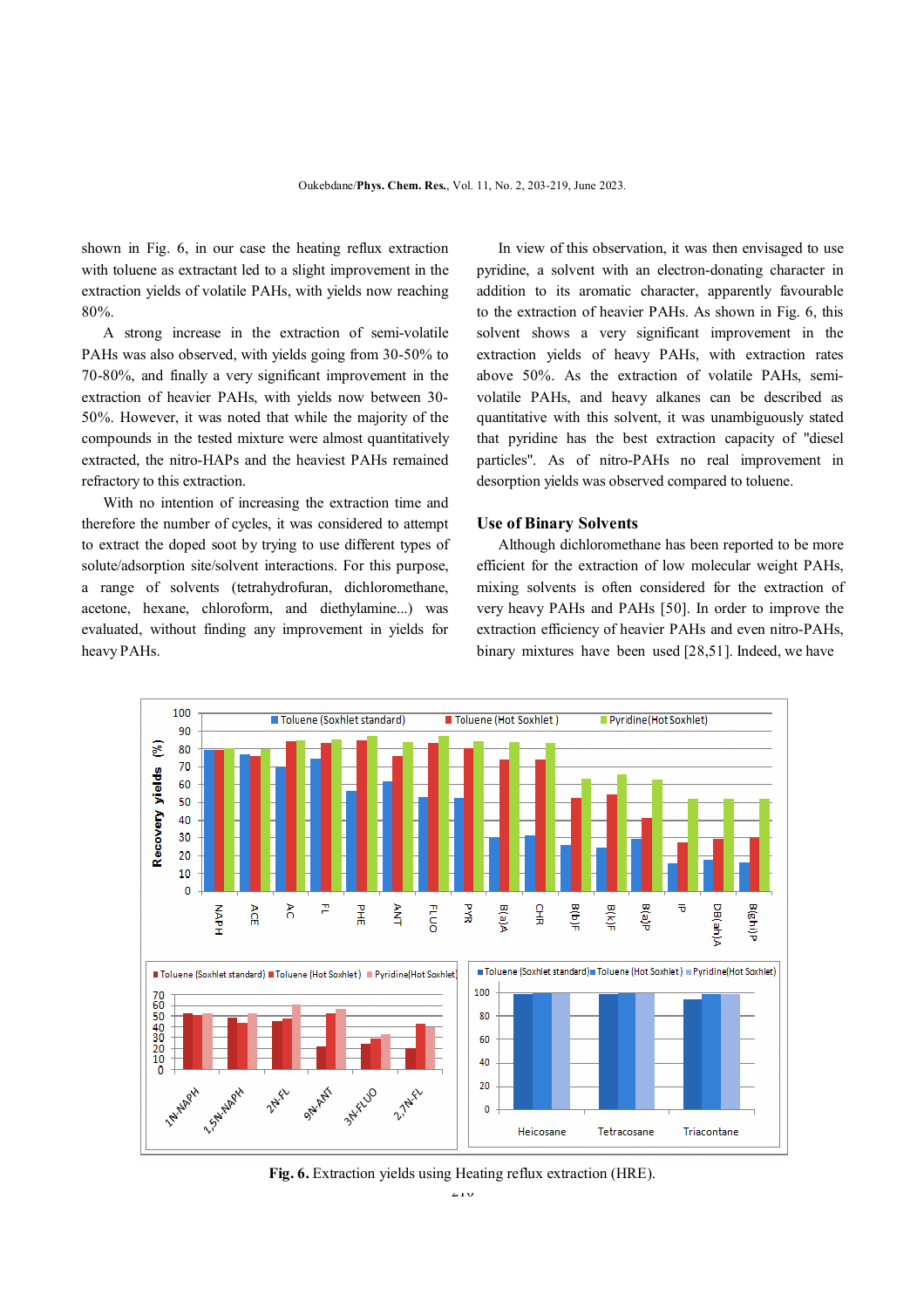previously found that pyridine, which is both aromatic and basic, had a better extraction capacity than toluene, which has only an aromatic character. Following this approach, it was opted to combine diethylamine (which has a strong basic character) with pyridine. The extraction rates of the heavier PAHs such as indeno (1, 2, 3-c, d) pyrene or benzo (g, h, i) perylene, which were previously the most difficult to extract, reached 85% when a pyridine/diethylamine (M) mixture was used as shown in Fig. 7.

 However, for important proportions of diethylamine (higher than 16% of pyridine) the PAHs recovery yields decreased which could be explained by a significant decrease in the aromatic character of the extractant mixture in favor of the basic character. Finally, it was also observed that the addition of diethylamine (enhancing the electron donor character), on the contrary, the extraction of nitro-PAHs was significantly deteriorated. Therefore, adding a small amount of diethylamine to the pyridine can

significantly improve the extraction of the heavier PAHs. Subsequently, it was envisaged to evaluate the effect of decreasing the basic character of pyridine on the extraction yield of nitrated PAHs. For this purpose, a mixture of acetic acid and pyridine was selected. The effect of adding acetic acid to pyridine, ranging from 0 and 2% on the extraction yield of PAHs and their nitrated derivatives was reported in Fig. 8.

 As shown in Fig. 8, the extraction yield of nitro-HAPs increased significantly with the addition of acetic acid, with a maximum of 1% acetic acid in pyridine. Under these conditions (1% acetic acid in pyridine), more than 78% of the heavy nitro-HAPs that were only very partially desorbed from the soot were extracted, regardless of the conditions used previously. For example, the extraction yield of 3 nitrofluorene increased from 32% with pyridine alone as the extraction solvent, to nearly 75% when pyridine/acetic acid (99/1%) was used as the extraction solvent. On the



**Fig. 7.** Extraction efficiency by Heating reflux extraction of PAHs and nitro-PAHs as a function of the proportion of mixture M (diethylamine in pyridine).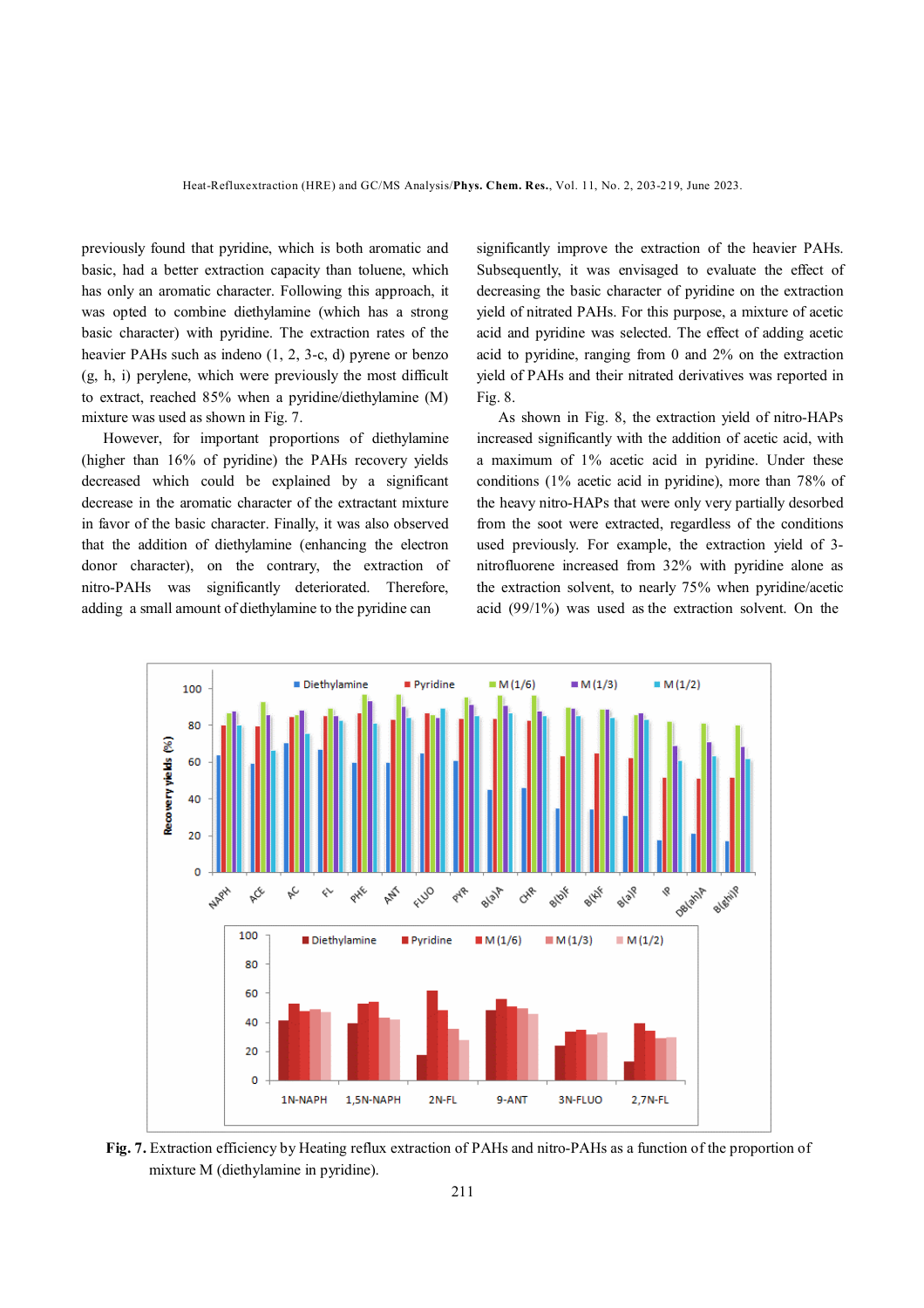

Oukebdane/**Phys. Chem. Res.**, Vol. 11, No. 2, 203-219, June 2023.

**Fig. 8.** Extraction efficiency by Heating reflux extraction of PAHs and nitro-PAHs as a function of the percentage of acetic acid in pyridine.

other hand, the addition of 1% acetic acid to pyridine seems to have little effect on the extraction yields of the native PAHs, including the heavy PAHs, with the exception of chrysene, whose extraction yield decreased from more than 80% in pyridine alone to about 60% when pyridine/1% acetic acid was used. This effect of acetic acid addition to pyridine can be explained simply by the reinforcement of the dipolar character of this extractant: strong dipole-dipole interactions are developed between the extracting solvent and nitro-PAHs that are strongly dipolar compounds, thus promoting their solubilization in the extracting solvent. Moreover, since the interactions П acceptor/П donor are always present, the extraction yields of the other aromatic compounds constituting the test sample (volatile to heavy PAHs) were minimally modified.

#### **Extraction of Particles from a Diesel Engine Bench**

 The CERTAM carries out engine bench tests during which it controls a large number of parameters: engine speed, load, fuel, supercharging, and filters (see Fig. 9). For our study, it provided us with soot from the combustion of diesel fuel used in a diesel engine.

 Figure 9 shows a connection part inserted in the exhaust line and having two outlets: one directed to the gaseous analysis bay, the other to the particulate sampling system. Such a device allows both isokinetic particulate sampling and undisturbed flow of the particulate to the filter holder. In this case, variable dilution of the exhaust aerosol with filtered ambient air was performed to maintain a constant total flow (air+sample) under all operating conditions.

Sampling is performed isokinetically [14,38,52], with an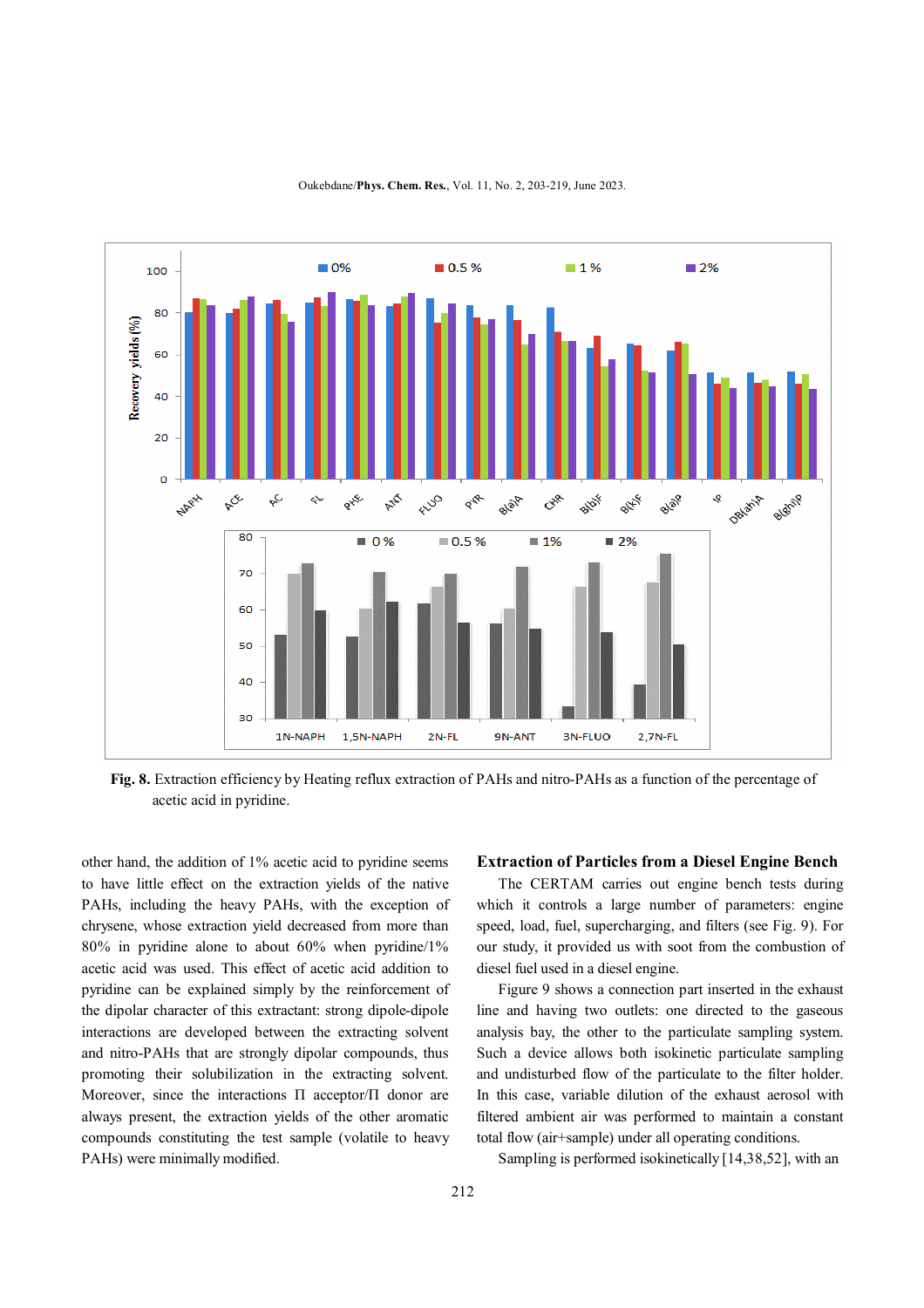



**Fig. 9.** Sampling system installed on Diesel engine bench (CERTAM).

average velocity of the sampled gas equivalent to that of the exhaust gas flow. Soot was collected from the exhaust of a diesel engine by CERTAM. The engine used was a PSA "turbo-diesel" engine type DW20 ATED with 4 cylinders, for a maximum power of 80 KW at 4000 rpm. Diesel particles were collected during the operation of the engine far from extreme combustion conditions (operation of the engine at medium charge), without an oxidation catalyst, using fuel of the Elf 120 A type (sulphur content less than 8 ppm, cetane number equal to 52.1, composition of polyaromatics of 5% by mass) and a Total 5W40 type oil. The exhaust was filtered through a conventional cordierite particulate filter (FAP) ( $V = 2.5$  L, dp = 32 nm). This was then counter-blown for soot recovery in glass bottles. The sampling temperature was measured at the inlet of the particulate filter and was approximately 280 °C, while the temperature during blowing was 120 °C. These diesel particulate matter extraction tests, were collected during engine tests resulting from the combustion of diesel fuel, showed interesting results. The analysis of the extract in TIC mode revealed, in fact, a very preponderant presence of alkane-type pollutants (linear and ramified) and a priori very few PAHs or nitro-PAHs, as shown in Fig. 10.

 It should be noted that the background noise of the analysis in TIC mode is very important and is mainly due to

the presence of ramified alkanes. The extract was then analyzed in SIM mode in order to visualize, by category, only PAHs and nitro PAHs on one hand and heavy alkanes on the other. As a result, heavy alkanes with 14 to 32 carbons are clearly adsorbed on this soot, in proportions ranging from 1.76  $\mu$ g g<sup>-1</sup> for C<sub>14</sub>, the least abundant, to 44.18  $\mu$ g g<sup>-1</sup> for C<sub>25</sub>, the most abundant.

 In reality, the distribution of heavy alkanes adsorbed on diesel particles appears to be a Gaussian distribution [53- 56], with a maximum concentration for alkanes with a carbon number between  $C_{24}$  and  $C_{26}$ . These results are in accordance with those found during the analysis of alkanes emitted during incomplete combustion of petroleum derivatives, for which the authors noted a majority concentration of the  $C_{27}$  alkane on the collected soot [54]. On the other hand, Harrison *et al*. [57] reported that the profile of n-alkanes emitted from fossil fuel combustion showed a bimodal distribution with higher emission rates between  $C_{20}$  and  $C_{22}$  and  $C_{24}$  and  $C_{26}$ .

 Regarding the analysis of PAHs and nitro-PAHs in SIM mode, very few PAHs are found, mainly Naphthalene, Biphenyl, Fluorene, Phenanthrene, and Anthracene, but in very small quantities, with concentrations ranging from 4.84  $\mu$ g g<sup>-1</sup> for Naphthalene to 0.31  $\mu$ g g<sup>-1</sup> for Anthracene (see Table 2). Three nitro-PAHs were also detected and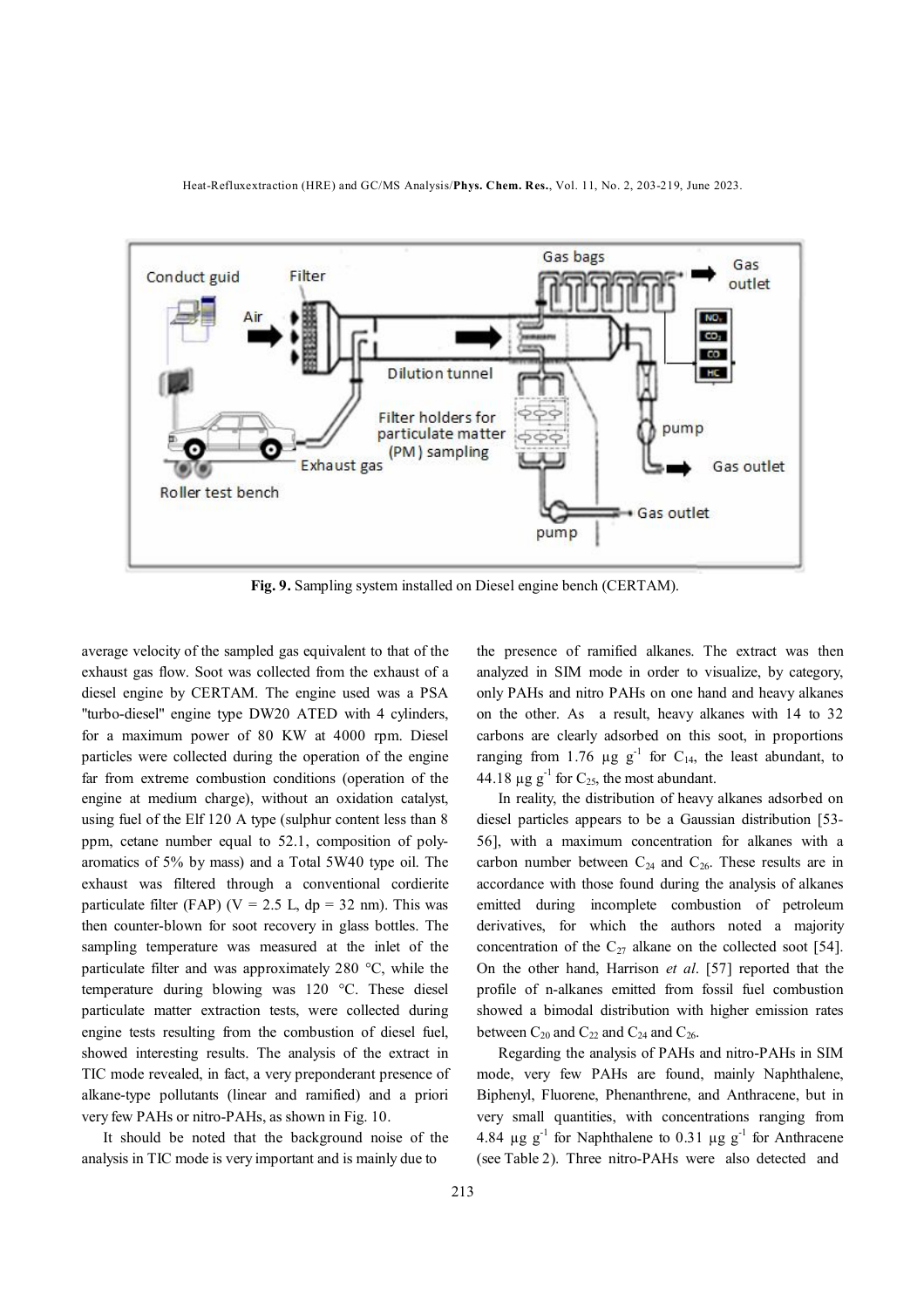

nitro-PAHs.

 **Table 2.** PAHs and Nitro-PAHs are Extracted from Diesel Soot by HRE

| Compounds (PAHs)   | Compounds (nitro-PAHs)  |  |  |  |
|--------------------|-------------------------|--|--|--|
| $(\mu g g^{-1})$   | $(\mu$ g g              |  |  |  |
| Naphtalene: 4.84   | 1-nitronaphtalene: 0.97 |  |  |  |
| Biphenyle: 3.65    | 2-nitrofluorene: 1.22   |  |  |  |
| Fluorene: 2.75     | 1-nitropyrene: 1.78     |  |  |  |
| Phenanthrene: 0.31 |                         |  |  |  |
| Anthracene: 0.31   |                         |  |  |  |

quantified, namely: 1-nitronaphthalene, 2-nitrofluorene, and 1-nitropyrene, the latter being presented, according to several studies, as the marker for diesel engine emissions [58]. Qualitatively, some of these findings are consistent with other studies in this domain.

 Bamford *et al.* developed an analytical procedure to quantify nitro and dinitro-PAHs, present in SRMs of air and diesel particulate matter and noted the abundance of both nitro-PAHs: 2-nitrofluoranthene and 1-nitropyrene [59].

 In the diesel particulate matter from an industrial forklift (reference material SRM 2975), it was detected 30-40  $\mu$ g g<sup>-1</sup> of 1-nitropyrene, 3-4  $\mu$ g g<sup>-1</sup> of 3-nitrofluoranthene, 3  $\mu$ g g<sup>-1</sup> of 9-nitroanthracene and 5-7  $\mu$ g g<sup>-1</sup> [60]. The diesel engines

emit 0.4 to 1.9  $\mu$ g km<sup>-1</sup> of nitro-PAHs [25,61]. However, in the study by Karavalakis *et al*., 1-nitropyrene and 6 nitrobenzo[a]pyrene were found to be the dominant nitro-PAHs while others such as 3-nitrofluoranthene and 7-nitrobenzo[a]anthracene were below the detection limit [61,62]. Also in recent studies, Li *et al*. [63] characterized the emissions of PAHs derivatives from a direct injection diesel engine of diesel, biodiesel, and their blends where it found the low molecular weight PAHs emitted clearly decreased with the addition of biodiesel to all engine loads, while 1-nitropyrene was the dominant compound in the exhaust particles for all fuels.

# **CONCLUSIONS**

 Diesel particulate matter contains a variety of organic substances adsorbed on its surface, which are of great concern due to their high toxicity to human health. In this study, the heated reflux extraction approach (HRE) demonstrated a real breakthrough in the extraction of PAHs and their nitro derivatives from diesel particles, known to be among the most refractory:

\* Using binary mixtures (pyridine/diethylamine: 6/1), it is possible to extract quantitatively heavy alkanes and all PAHs, including the heaviest ones (with four to five rings) with yields above 85%.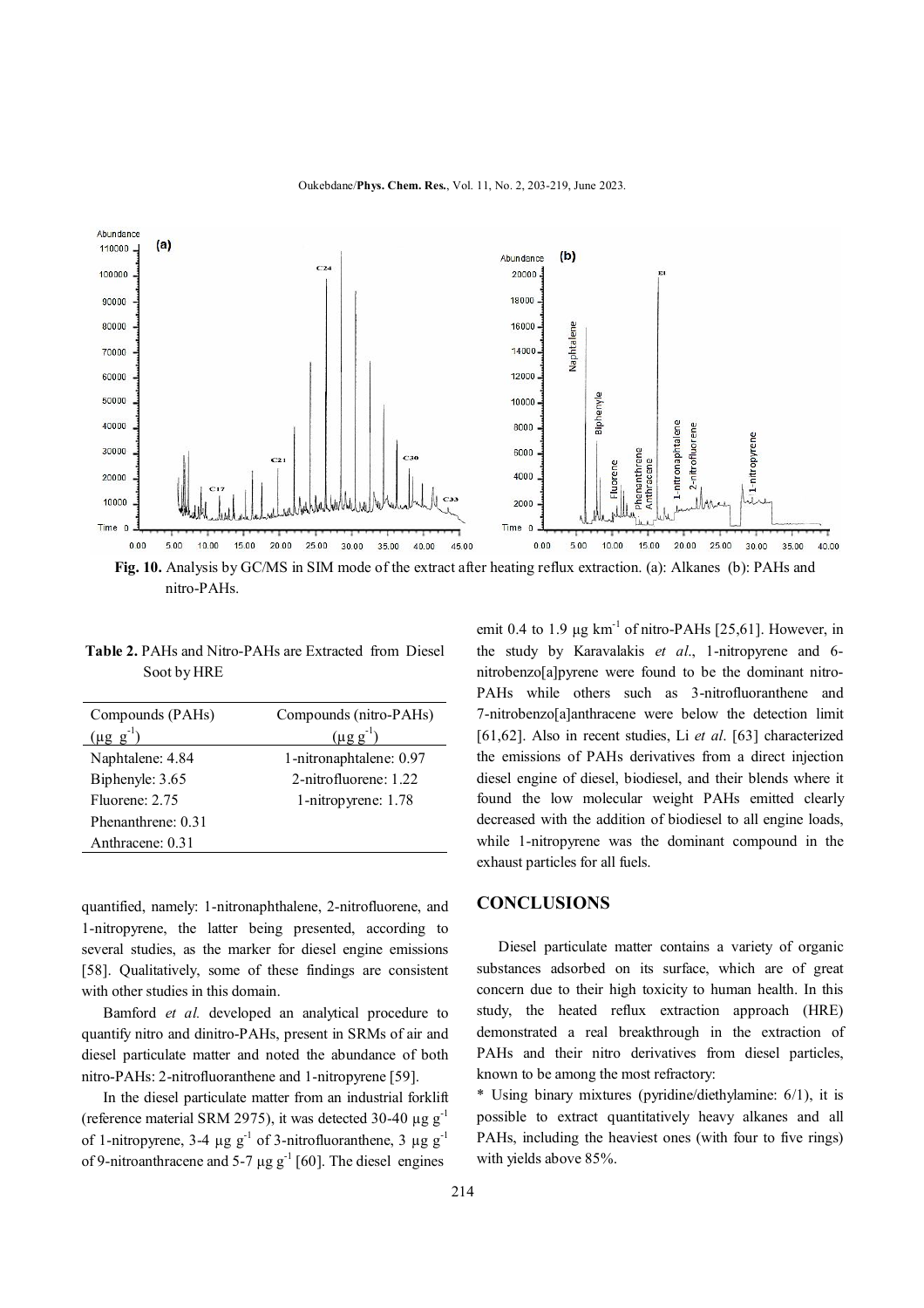\* For nitro-HAPs, virtually successful extraction can be obtained with a pyridine/acetic acid (1%) solvent mixture.

 During the extraction of real soot directly from a diesel engine test bench, significant amounts of linear  $C_{14}$  to  $C_{32}$ alkanes and, to a lesser extent, branched saturated hydrocarbons were found, but few PAHs: naphthalene  $(4.84 \text{ µg g}^{-1})$ , biphenyl  $(3.65 \text{ µg g}^{-1})$ , phenanthrene (0.31  $\mu$ g g<sup>-1</sup>), anthracene (0.31  $\mu$ g g<sup>-1</sup>) and fluorene  $(2.75 \text{ µg g}^{-1})$  and nitro derivatives: 1-nitronaphtalene (0.97  $\mu$ g g<sup>-1</sup>), 2-nitrofluorene (1.22  $\mu$ g g<sup>-1</sup>) and 1-nitropyrene (1.78  $\mu$ g g<sup>-1</sup>). Under these conditions, it would appear that most PAHs and even very heavy alkanes are only slightly condensed on the soot, most of them remaining in the gas phase at high temperature, and would therefore be vaporised directly from the engine. Moreover, following the results obtained from this study, reflux extraction has remained one of the most widely used extraction processes for its efficiency, simplicity, ease of use, wide range of applications, and the possibility of integration with different analytical approaches.

 For future research, other PAH derivatives (oxygenated, sulphurated, alkyl PAHs, heterocyclic PAHs, ....) will be studied and compared with other recent techniques.

## **Highlights**

- Optimization and validation of a GC/MS method for the analysis of PAHs and nitro-PAHs.

- The Heating reflux extraction (HRE) technique was evaluated

- Quantification of PAHs from diesel engine exhaust particles was developed.

- HRE gives reliable results for the extraction of PAH and nitro PAH from complex samples such as soot.

# **ACKNOWLEDGEMENTS**

 We wish to thank CERTAM (centre d'Etudes et de Recherche Technologique en Aérothermique et Moteur, le Madrillet, Rouen, France) for the procurement of diesel particulate matter.

# **REFERENCES**

[1] Krzyszczak, A.; Czech, B., Occurrence and toxicity of

polycyclic aromatic hydrocarbons derivatives in environmental matrices. *Sci. Total Environ.* **2021**, *788*, 147738, DOI: 10.1016/j.scitotenv.2021.147738.

- [2] Edori, E. S.; Edori, O. S.; Bekee, D., Total petroleum hydrocarbons contamination of the surface water and sediments of orashi river, engenni, ahoada west, rivers state, nigeria. Asian Rev. *Environ. Earth Sci.* **2021**, *8*, 68-76, DOI: 10.20448/journal.506.2021.81.68.76.
- [3] Gaga, E. O.; Arı, A., Gas-particle partitioning and health risk estimation of polycyclic aromatic hydrocarbons (PAHs) at urban, suburban and tunnel atmospheres: Use of measured EC and OC in model calculations. *Atmos. Pollut. Res.* **2019**, *10*, 1-11, DOI: org/10.1016/j.apr.2018.05.004.
- [4] Cai, C.; Yu, S.; Li, X.; Liu, Y.; Tao, S., Emission characteristics of polycyclic aromatic hydrocarbons from pyrolytic processing during dismantling of electronic wastes. *J. Hazard. Mater.* **2018**, *351*, 270- 276, DOI: 10.1016/j.jhazmat.2018.03.012.
- [5] Richter, H.; Howard, J. B., Formation of polycyclic aromatic hydrocarbons and their growth to soot-a review of chemical reaction pathways. *Prog. Energy Combust. Sci.* **2000**, *26*, 565-608, DOI: 10.1016/ S0360-1285(00)00009-5.
- [6] Ahmadi-Asoori, S.; Mirabi, A.; Tazikeh-Lemseki, E.; Babanezhad Orimi, E.; Habibi Juybari, M., The synthesis of surfactant coated glass foam to extract and determine trace quantities of polycyclic aromatic hydrocarbons in drinking water. *J. Chem. Health Risks* **2022**, *12*, 81-91, DOI: 10.22034/ jchr.2021.1923819.1266.
- [7] Mousavi, S. M.; Aghili, A.; Hashemi, S. A.; Goudarzian, N.; Bakhoda, Z.; Baseri, S., Improved morphology and properties of nanocomposites, linear low density polyethylene, ethylene-co-vinyl acetate and nano clay particles by electron beam. *Polym. Renew. Resour.* **2016**, *7*, 135-153. DOI: org/10.1177/204124791600700402.
- [8] Mousavi, S.; Esmaeili, H.; Arjmand, O.; Karimi, S.; Hashemi, S., Biodegradation study of nanocomposites of phenol novolac epoxy/unsaturated polyester resin/egg shell nanoparticles using natural polymers. *J. Mater.* **2015**, 131957, DOI: 10.1155/ 2015/131957.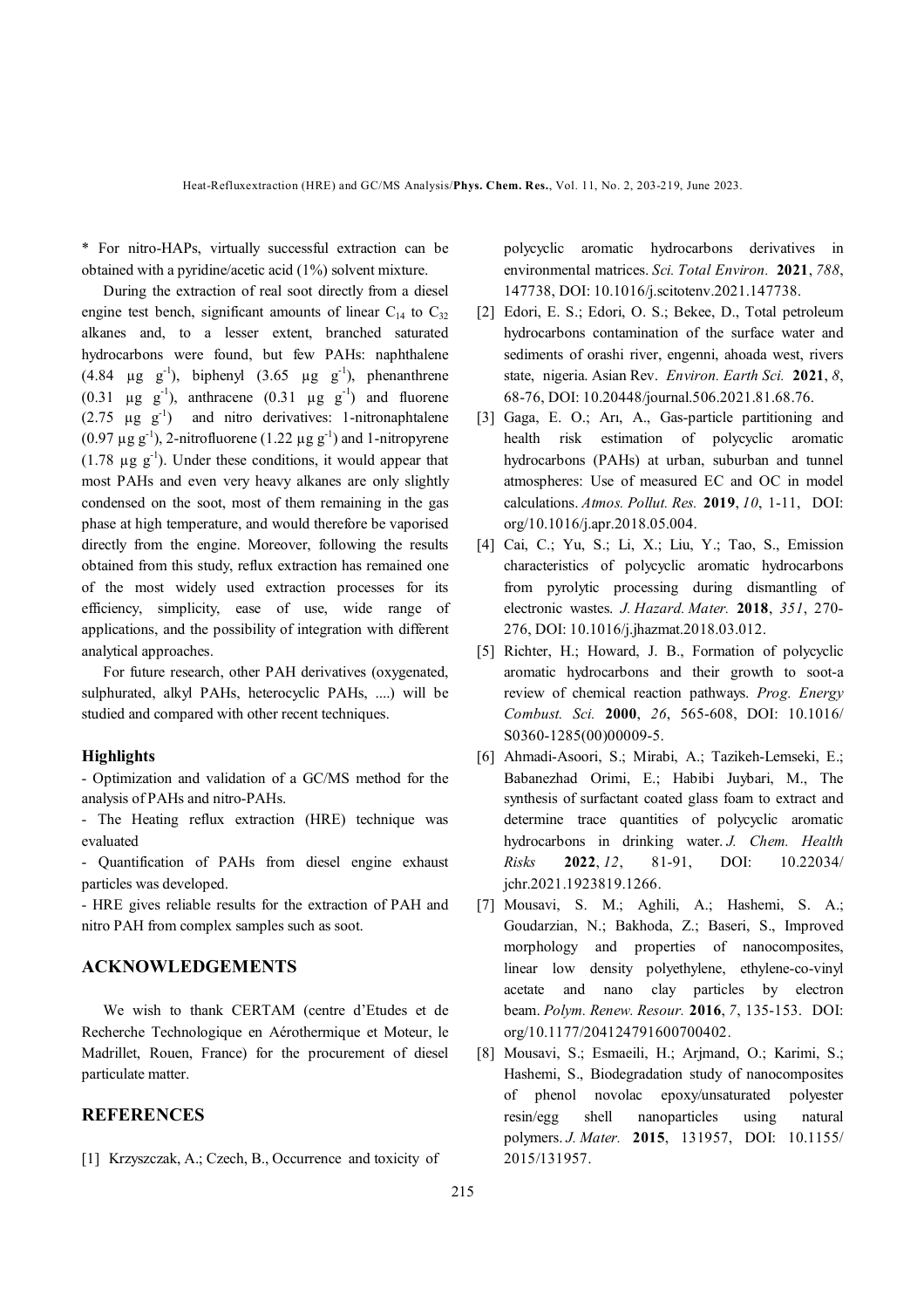- [9] Mousavi, S. M.; Hashemi, S. A.; Ramakrishna, S.; Esmaeili, H.; Bahrani, S.; Koosha, M.; Babapoor, A., Green synthesis of supermagnetic  $Fe<sub>3</sub>O<sub>4</sub>$ -MgO nanoparticles *via* Nutmeg essential oil toward superior anti-bacterial and anti-fungal performance. *J. Drug Deliv. Sci. Technol.* **2019**, *54*, 101352, DOI: 10.1016/ j.jddst.2019.101352.
- [10]Jayaraman, S.; Thiruvenkadam, V., Experimental and optimization studies for the adsorption of cationic dyes from synthetic waste water on the biomass of orthophosphoric acid activated barks of prosopis cineraria. *Iran. J. Chem. Chem. Eng.* **2021**, *40*.
- [11]Mousavi, S. M.; Zarei, M.; Hashemi, S. A.; Ramakrishna, S.; Chiang, W. H.; Lai, C. W.; Gholami, A.; Omidifar, N.; Shokripour, M., Asymmetric membranes: a potential scaffold for wound healing applications. *Symmetry* **2020**, *12*, 1100, DOI: 10.3390/sym12071100.
- [12]Rafiee, P., Comparison coagulant performance of chloroferric and polyelectrolyte (LT25) in removing organic materials turbidity in raw water resources of ardabil treatment plant. *J. Res. Sci. Eng. Technol.*  **2020**, *8*, 7-13, DOI: 10.24200/jrset.vol8iss01pp7-13.
- [13]Ahmadi, S.; Fazilati, M.; Mousavi, S. M.; Nazem, H., Anti-bacterial/fungal and anti-cancer performance of green synthesized Ag nanoparticles using summer savory extract. *J. Exp. Nanosci.* **2020**, *15*, 363-380, DOI: 10.1080/17458080.2020.1799981.
- [14]Burtscher, H., Physical characterization of particulate emissions from diesel engines: a review. *J. Aerosol Sci.* **2005**, *36*, 896-932, DOI: 10.1016/ j.jaerosci.2004.12.001.
- [15]Nikolic, J. S.; Stankov Jovanovic, V. P.; Dimitrijevic, M. V.; Cvetkovic, D. J.; Stanojevic, L. P.; Nikolic, L. B.; Mitic, V. D., Dispersive solid-phase extraction clean up combined with Soxhlet extraction for the determination of 16 PAHs in soil samples by GC-MS. *J. Environ. Anal. Chem.* **2017**, *97*, 112-123, DOI: 10.1080/03067319.2017.1290801.
- [16]Abbas, I.; Badran, G.; Verdin, A., Polycyclic aromatic hydrocarbon derivatives in airborne particulate matter: sources, analysis and toxicity. *Environ. Chem. Lett.* **2018**, *16*, 439-475, DOI: 10.1007/s10311-017-0697-0.
- [17]Zhao, Z.; Gong, X.; Ding, Q.; Jin, M.; Wang, Z.; Lu,

S.; Zhang, L., Environmental implications from the priority pollutants screening in impoundment reservoir along the eastern route of China's South to North Water Diversion Project. *Sci. Total Environ.* **2021**, *794*, 148700, DOI: 10.1016/j.scitotenv.2021.148700.

- [18]Zelinkova, Z.; Wenzl, T., The occurrence of 16 EPA PAHs in food-A review. *Polycycl. Aromat. Compd.* **2015**, *35*, 248-284, DOI: 10.1080/ 10406638.2014.918550.
- [19]Aminiyan, M. M.; Kalantzi, O. I.; Etesami, H.; Khamoshi, S. E.; Hajiali Begloo, R.; Aminiyan, F. M., Occurrence and source apportionment of polycyclic aromatic hydrocarbons (PAHs) in dust of an emerging industrial city in Iran: implications for human health. *Environ. Sci. Pollut. Res.* **2021**, *28*, 63359- 63376, DOI: 10.1007/s11356-021-14839-w.
- [20] Greim, H., Diesel engine emissions: are they no longer tolerable?. *Arch. Toxicol.* **2019**, *93*, 2483-2490, DOI: 10.1007/s00204-019-02531-5.
- [21]Mousavi, S. M.; Hashemi, S. A.; Zarei, M.; Bahrani, S.; Savardashtaki, A.; Esmaeili, H., WeiL, C.; Mazraedoost, S.; Abassi, M.; Ramavandi, B., Data on cytotoxic and antibacterial activity of synthesized Fe3O4 nanoparticles using Malva sylvestris. *Data Br.* **2020**, *28*, 104929, DOI: 10.1016/j.dib.2019.104929.
- [22]Mousavi, S. M.; Hashemi, S. A.; Zarei, M.; Gholami, A.; Lai, C. W. Chiang, W. H.; Omidifar, N.; Bahrani, S.; Mazraedoost, S., Recent progress in chemical composition, production, and pharmaceutical effects of kombucha beverage: a complementary and alternative medicine. *Evid. Based Complementary Altern. Med.* **2020**, 4397543, DOI: 10.1155/ 2020/4397543.
- [23]Kovacic, P.; Somanathan, R., Nitroaromatic compounds: Environmental toxicity, carcinogenicity, mutagenicity, therapy and mechanism. *J. Appl. Toxicol.* **2014**, *34*, 810-824, DOI: 10.1002/jat.2980.
- [24]Taga, R.; Tang, N.; Hattori, T.; Tamura, K.; Sakaic, S.; Toriba, A.; Kizu, R.; Hayakawa, K., Direct-acting mutagenicity of extracts of coal burning-derived particulates and contribution of nitro-polycyclic aromatic hydrocarbons. *Mutat. Res.* **2005**, *581*, 91-95, DOI: 10.1016/j.mrgentox.2004.11.013.
- [25]Sun, C.; Qu, L.; Wu, L.; Wu, X.; Sun, R.; Li, Y., Advances in analysis of nitrated polycyclic aromatic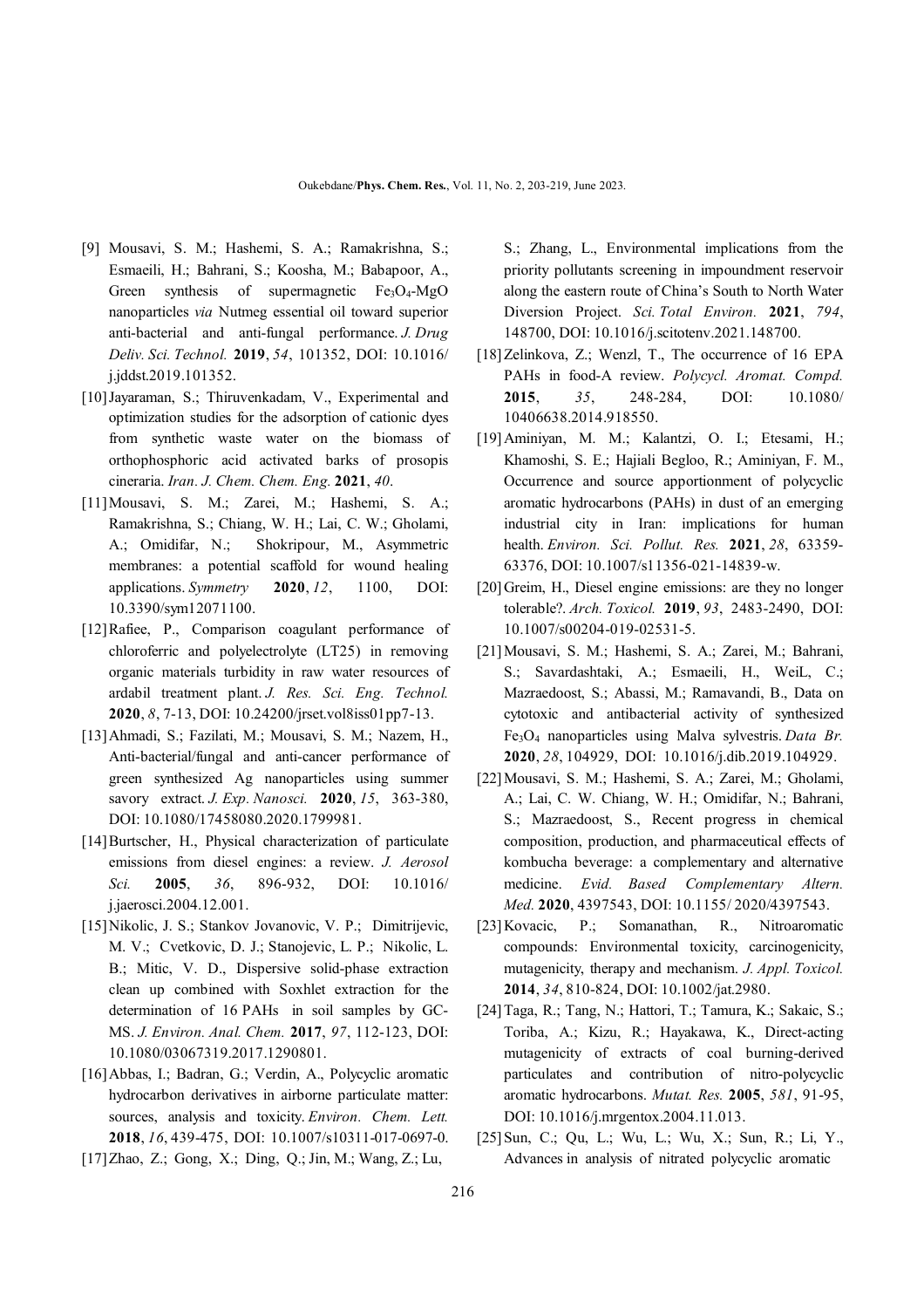Heat-Refluxextraction (HRE) and GC/MS Analysis/**Phys. Chem. Res.**, Vol. 11, No. 2, 203-219, June 2023.

hydrocarbons in various matrices. *Trends Anal. Chem.* **2020**, *127*, 115878, DOI: 10.1016/j.trac.2020.115878.

- [26]Ringuet, J.; Albinet, A.; Leoz-Garziandia, E.; Budzinski, H.; Villenave, E., Reactivity of polycyclic aromatic compounds (PAHs, NPAHs and OPAHs) adsorbed on natural aerosol particles exposed to atmospheric oxidants. *Atmos. Environ.* **2012**, *61*, 15- 22, DOI: 10.1016/j.atmosenv.2012.07.025.
- [27]Hu, S.; Herner, J. D.; Robertson, W.; Kobayashi, R.; Chang, M. C. O.; Huang, S.; Zielinska, B.; Kado, N.; Collins, J. F.; Rieger, P.; Huai, T.; Ayala, A., Emissions of polycyclic aromatic hydrocarbons (PAHs) and nitro-PAHs from heavy-duty diesel vehicles with DPF and SCR. *J. Air Waste Manag. Assoc.* **2013**, *63*, 984- 996, DOI: 10.1080/10962247.2013.795202.
- [28]Hawthorne, S. B.; Grabanski, C. B.; Martin, E.; Miller, D. J., Comparisons of Soxhlet extraction, pressurized liquid extraction, supercritical fluid extraction and subcritical water extraction for environmental solids: recovery, selectivity and effects on sample matrix. *J. Chromatogr. A* **2000**, *892*, 421-433, DOI: 10.1016/s0021-9673(00)00091-1.
- [29]Borras, E.; Tortajada-Genaro, L. A., Characterization of polycyclic aromatic hydrocarbons in atmospheric aerosols by gas-chromatography-mass spectrometry. *Anal. Chim. Acta* **2007**, *583*, 266-276, DOI: 10.1016/ j.aca.2006.10.043.
- [30]Galmichea, M.; Delhommea, O.; François, Y. N.; Milleta, M., Environmental analysis of polar and nonpolar polycyclic aromatic compounds in airborne particulate matter, settled dust and soot: Part II: Instrumental analysis and occurrence. *Trends Anal. Chem.* **2000**, *134*, 116146, DOI: 10.1016/ j.trac.2020.116146.
- [31]Tang, S.; Liu, S.; Frank, B. P., Feasibility of supercritical fluid extraction-supercritical fluid chromatography mass spectrometry for the determination of polycyclic aromatic hydrocarbons in particulate matter samples. *J. Sep. Sci.* **2021**, *44*, 3717- 3726, DOI: 10.1002/jssc.202100464.
- [32]Gbeddy, G.; Egodawatta, P.; Goonetilleke, A.; Ayoko, G.; Jayarathne, A.; Chen, L.; Russell, S., Optimized simultaneous pressurized fluid extraction and in-cell clean-up, and analysis of polycyclic aromatic

hydrocarbons (PAHs), and nitro-, carbonyl-, hydroxy-PAHs in solid particles. *Anal. Chim. Acta* **2020**, *1125*, 19-28, DOI: 10.1016/j.aca.2020.05.021.

- [33]Wang, W.; Zhang, Y.; Du, W.; Tao, S., Water-induced release of recalcitrant polycyclic aromatic hydrocarbons from soil organic matter during microwave-assisted solvent extraction. *Environ. Pollut.* **2021**, *284*, 117493, DOI: 10.1016/j.envpol.2021.117493.
- [34]Zhang, Q.; Liu, P.; Li, S.; Zhang, X.; Chen, M., Progress in the analytical research methods of polycyclic aromatic hydrocarbons (PAHs). *J. Liq. Chromatogr. Relat.* **2020**, *43*, 425-444, DOI: 10.1080/10826076.2020.1746668.
- [35]Bekins, B. A.; Brennan, J. C.; Tillitt, D. E.; Cozzarelli, I. M.; Illig, J. M.; Martinović-Weigelt, D., Biological effects of hydrocarbon degradation intermediates: is the total petroleum hydrocarbon analytical method adequate for risk assessment?. *Environ. Sci. Technol* **2020**, *54*, 11396-11404, DOI: org/10.1021/acs.est.0c02220
- [36]Zheng, X.; Wu, Y.; Zhang, S.; Hu, J.; Zhang, K. M.; Li, Z.; He, L.; Hao, J., Characterizing particulate polycyclic aromatic hydrocarbon emissions from diesel vehicles using a portable emissions measurement system. *Sci. Rep.* **2017**, *7*, 10058, DOI: 10.1038/ s41598-017-09822-w
- [37]Dhal, G. C.; Dey, S.; Mohan, D.; Prasad, R., Simultaneous abatement of diesel soot and NOX emissions by effective catalysts at low temperature: An overview. *Catal. Rev. -Sci. Eng.* **2018**, *60*, 437-496, DOI: 10.1080/01614940.2018.1457831
- [38]Matti Maricq, M., Chemical characterization of particulate emissions from diesel engines. *J. Aerosol Sci.* **2007**, *38*, 1079-1118, DOI: 10.1016/ j.jaerosci.2007.08.001.
- [39]Rissler, J.; Messing, M. E.; Malik, A. I.; Nilsson, P. T.; Nordin, E. Z.; Bohgard, M.; Sanati, M.; Pagels, J. H., Effective density characterization of soot agglomerates from various sources and comparison to aggregation theory. *Aerosol Sci. Technol.* **2013**, *47*, 792-805, DOI: 10.1080/02786826.2013.791381.
- [40]Mansurov, Z. A., Soot formation in combustion processes (Review), combustion explosion and shock waves. *Combust. Explos. Shock Waves.* **2005**, *41*, 727-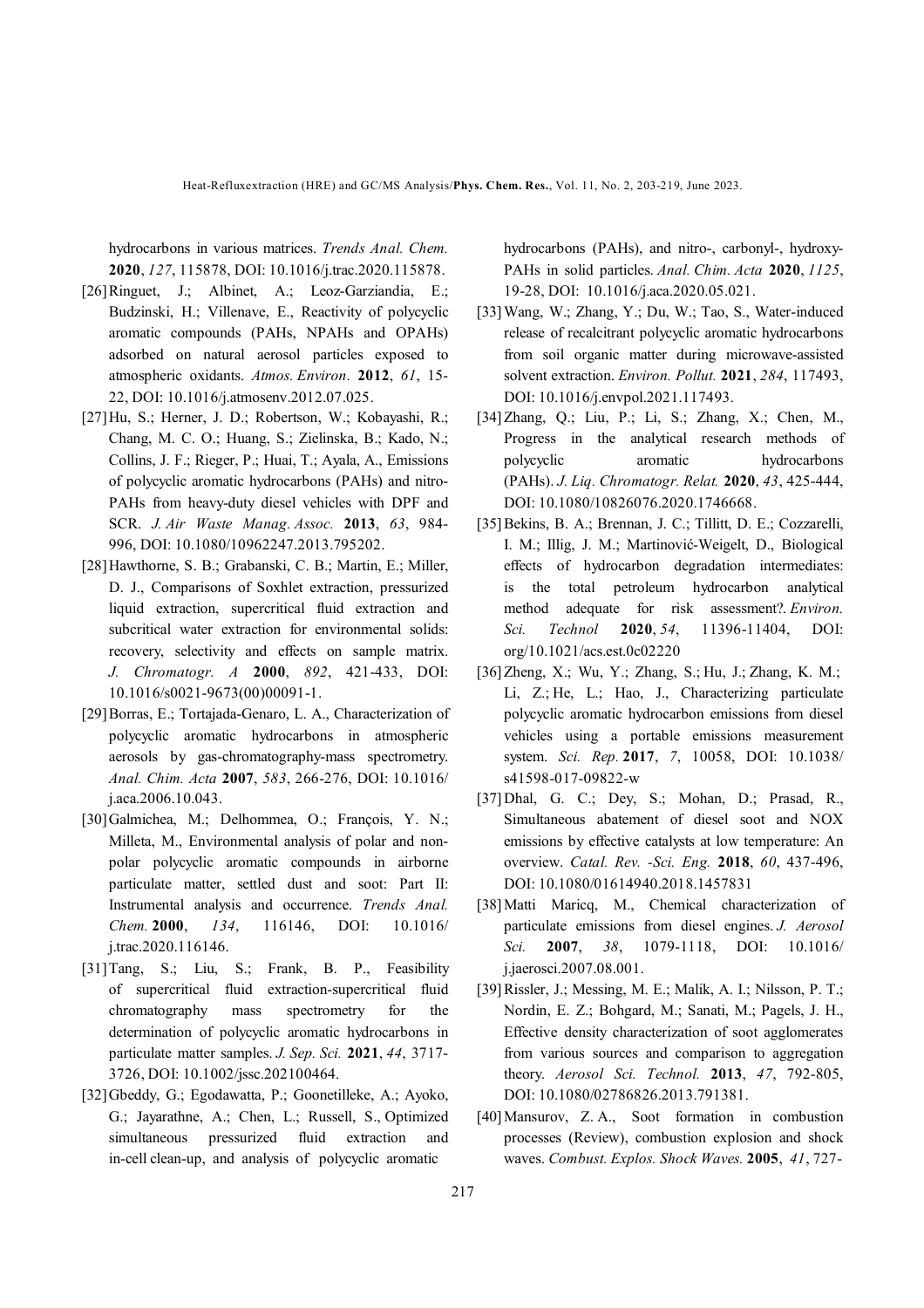744, DOI: 10.1007/s10573-005-0083-2.

- [41]Perrone, M. G.; Carbone, C.; Faedo, D.; Ferrero, L.; Maggioni, A.; Sangiorgi, G.; Bolzacchini, E., Exhaust emissions of polycyclic aromatic hydrocarbons, nalkanes and phenols from vehicles coming within different European classes. *Atmos. Environ.* **2014**, *82*, 391-400, DOI: 10.1016/j.atmosenv.2013.10.040.
- [42]Tran-Lam, T. T.; Hai Dao, Y.; Kim Thi Nguyen, L.; Kim Ma, H.; Nguyen Tran, H.; Truong, G., Simultaneous determination of 18 polycyclic aromatic hydrocarbons in daily foods (Hanoi Metropolitan Area) by gas chromatography-tandem mass spectrometry. *Foods* **2018**, *7*, 201, DOI: 10.3390/ foods7120201.
- [43]Skoczyńska, E; de Boer J., Retention behaviour of alkylated and non-alkylated polycyclic aromatic hydrocarbons on different types of stationary phases in gas chromatography. *Separations* **2019**, *6*, 7, DOI: 10.3390/separations6010007.
- [44]Luo, R.; Schrader, W., Getting a better overview of a highly PAH contaminated soil: A non-targeted approach assessing the real environmental contamination. *J. Hazard. Mater.* **2021**, *418*, 126352, DOI: 10.1016/j.jhazmat.2021.126352.
- [45]López-Bascón, M. A.; Luque de Castro, M. D., Soxhlet extraction. *Liquid-Phase Extraction* **2020**, *11*, 327-354, DOI: 10.1016/b978-0-12-816911-7.00011-6.
- [46]Luo, R.; Schrader, W., Development of a non-targeted method to study petroleum polyaromatic hydrocarbons in soil by ultrahigh resolution mass spectrometry using multiple ionization methods. *Polycycl. Aromat. Compd.* **2020**, *42*, 1-16, DOI: 10.1080/ 10406638.2020.1748665.
- [47]Tian, B.; Qiao, Y. Y.; Tian, Y. Y.; Xie, K. C.; Li, D. W., Effect of heat reflux extraction on the structure and composition of a high-volatile bituminous coal. *Appl. Therm. Eng.* **2016**, *109*, 560-568, DOI: 10.1016/j.applthermaleng.2016.08.104.
- [48]He, Y.; Xiao, X.; Cheng, Y.; Li, G., Progress in fieldassisted extraction and its application to solid sample analysis. *J. Sep. Sci.* **2016**, *39*, 177-187, DOI: 10.1002/ jssc.201500938.
- [49]Castro-Guijarro, P. A.; Álvarez-Vázquez, E. R.; Fernández-Espinosa, A. J., A rapid Soxhlet and mini-

SPE method for analysis of polycyclic aromatic hydrocarbons in atmospheric particles. *Anal. Bioanal. Chem.* **2021**, *413*, 2195-2206, DOI: 10.1007/s00216- 021-03188-9.

- [50]Manousi, N.; Zachariadis, G. A., Recent advances in the extraction of polycyclic aromatic hydrocarbons from environmental samples. *Molecules* **2020**, *25*, 2182, DOI: 10.3390/molecules25092182.
- [51]Mukhopadhyay, S.; Dutta, R.; Das, P., A critical review on plant biomonitors for determination of polycyclic aromatic hydrocarbons (PAHs) in air through solvent extraction techniques. *Chemosphere* **2020**, *251*, 126441, DOI: 10.1016/j.chemosphere.2020.126441.
- [52]Yang, H. H.; Dhital, N. B.; Wang, L. C.; Hsieh, Y. S.; Lee, K. T.; Hsu, Y. T.; Huang S. C., Chemical characterization of fine particulate matter in gasoline and diesel vehicle exhaust. *Aerosol. Air Qual. Res.* **2019**, *19*, 1439-1449, DOI: 10.4209/ aaqr.2019.04.0191.
- [53]Pietrogrande, M. C.; Mercuriali, M.; Pasti, L.; Dondi, F., Data handling of complex GC–MS chromatograms: characterization of n-alkane distribution as chemical marker in organic input source identification. *Analyst*  **2009**, *134*, 671, DOI: 10.1039/b815317e.
- [54]Caumo, S.; Bruns, R. E.; Vasconcellos, P. C., variation of the distribution of atmospheric n-alkanes emitted by different fuels' combustion. *Atmosphere* **2020**, *11*, 643, DOI: 10.3390/atmos11060643.
- [55]Liang, F.; Lu, M.; Keener, T.C.; Liu, Z.; Khang, S., The organic composition of diesel particulate matter, diesel fuel and engine oil of a non-road diesel generator. *J. Environ. Monit.* **2005**, *7*, 983, DOI: 10.1039/b504728e.
- [56]Alam, M. S.; Zeraati-Rezaei, S.; Xu, H.; Harrison, R. M., Characterization of gas and particulate phase organic emissions (C9-C37) from a diesel engine and the effect of abatement devices. *Environ. Sci. Technol.* **2019**, *53*, 11345-11352, DOI: 10.1021/ acs.est.9b03053.
- [57]Harrison, R. M.; Rob MacKenzie, A.; Xu, H.; Alam, M. S.; Nikolova, I.; Zhong, J.; Singh, A.; Zeraati-Rezaei, S.; Stark, C.; Beddows, D. C. S.; Liang, Z.; Xu, R.; Cai, X., Diesel exhaust nanoparticles and their behaviour in the atmosphere. *Proc. R. Soc. A: Math. Phys. Eng. Sci.* **2020**, 474, 20180492,